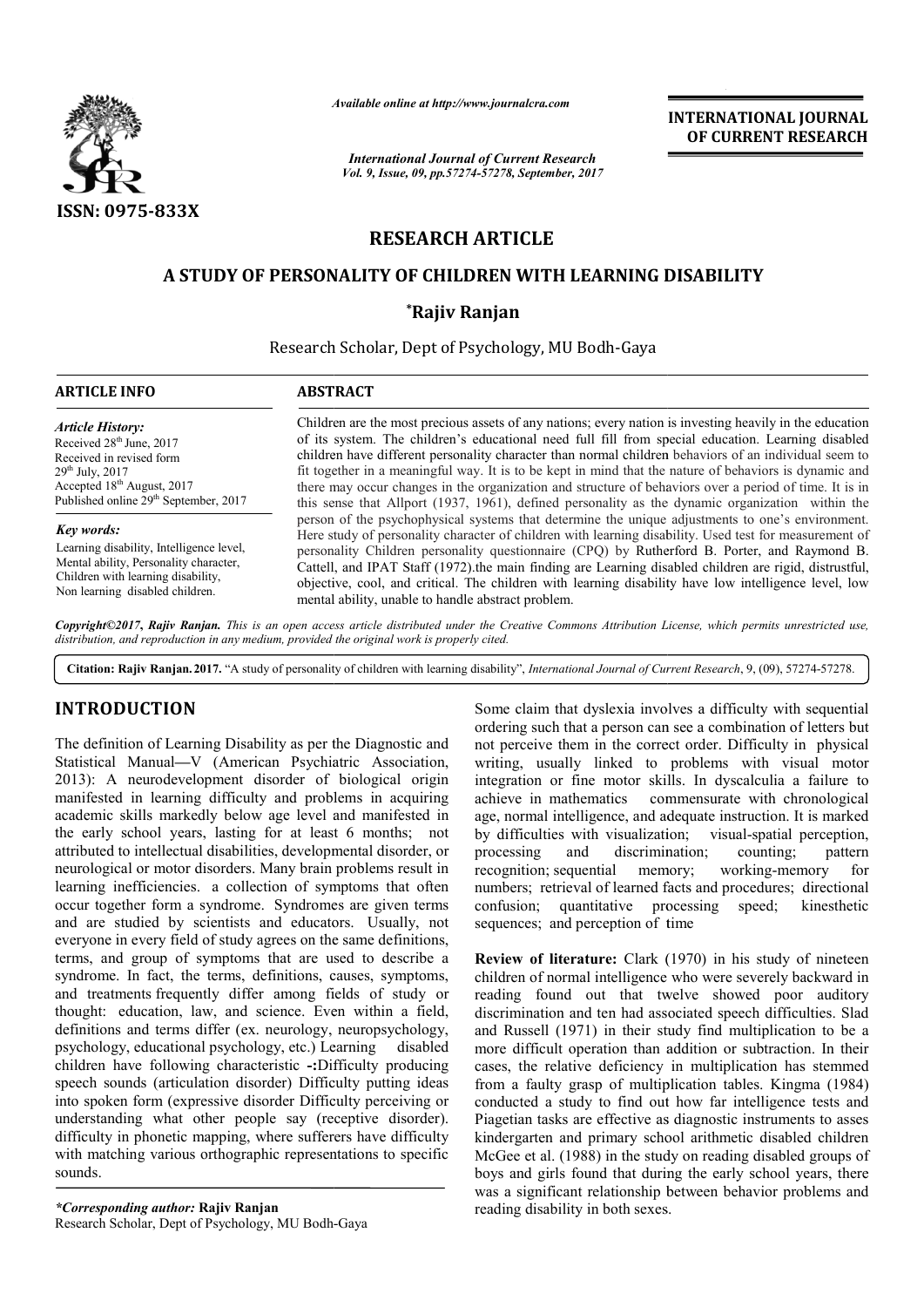### **MATERIALS AND METHODS**

The sample for the study was collected on the basis of interview sampling in the first stage rural and urban Govt. elementary school in and around the Gaya district, Bihar were enlisted from 50 school were drawn randomly in second stage a group of 100 boys and 100 girls twenty boys and 20 girls each classes were selected randomly from the attendance register of 1 to V th class of each school was selected. Thus general sample of the study comparison of 2000 pupils (1000 boys and 1000 girls). In the last stage entire sample was subjected to psychological testing in order to identify the children with learning disability. Results indicate that out of 2000 pupils 200 pupils were with learning disability.

**Table 1. Sample of Learning disable children and non learning disable children on basis of gender**

| Class | Gender      | LD | <b>NLD</b> |
|-------|-------------|----|------------|
| I     | Girls       | 20 | 20         |
| I     | <b>Boys</b> | 20 | 20         |
| H     | Girls       | 20 | 20         |
| П     | <b>Boys</b> | 20 | 20         |
| Ш     | Girls       | 20 | 20         |
| Ш     | <b>Boys</b> | 20 | 20         |
| IV    | Girls       | 20 | 20         |
| IV    | <b>Boys</b> | 20 | 20         |
| V     | Girls       | 20 | 20         |
|       | Boys        | 20 | 20         |

**Table 2. Sample of Learning disable children and non learning disable children on basis of socio-economic status**

| Class | Gender | LD | NLD |
|-------|--------|----|-----|
| I     | Low    | 20 | 20  |
| Ī     | high   | 20 | 20  |
| Н     | Low    | 20 | 20  |
| Н     | high   | 20 | 20  |
| Ш     | Low    | 20 | 20  |
| Ш     | high   | 20 | 20  |
| IV    | Low    | 20 | 20  |
| IV    | high   | 20 | 20  |
| V     | Low    | 20 | 20  |
| v     | high   | 20 | 20  |

**Tools 1:** Verbal learning disability checklist develop by Dr Vishal Sood for person who is diagnosed with learning disability.

Children personality Questionnaire (CPQ)-This questionnaire developed by Rutherford B. Porter, and Raymond B. Cattell, and IPAT Staff (1972).That the CPQ measures a set of fourteen factorials independent dimensions of personality has already been stated. What is now necessary is that the psychologist gets a thorough grasp of their nature, and appreciates more precisely the research foundations on which they stand.

### **DATA ANALYSIS AND RESULTS DISCUSSSION**

#### **Factor – A**

**Table 3. Presentation of factor-A in children with LD and NLD on Basis of SES and Gender**

| LD          |      |    |     |     | NLD |      |         |              |
|-------------|------|----|-----|-----|-----|------|---------|--------------|
| Gender      | SES  | N  | М   | SD  | М   | SD   | t-ratio | Significance |
| <b>Boys</b> | Low  | 50 | 4.5 |     | 2.5 | 1.02 | 2.8     | P > 01       |
|             | High | 50 | 4.8 | 2.1 | 3.6 | 1.4  | 3.4     | p > .01      |
| Girls       | Low  | 50 | 4.3 | 2.5 | 3.2 | 2.1  | 2.4     | P < 01       |
|             | High | 50 | 4.2 | 2.1 | 3.2 | 2.5  |         | P > 01       |

Children learning disable shows low stern score in CPQ characteristic factor A . Here children with learning disability show the major behavior critical, stands by its own idea, and cool. In non learning disable children shows high stern score they shows the behavior good natured easy going. Ready to cooperate, likes to participate some character varies from gender and socio-economic status. Here I observed and test finds results. In low socio-economic children with learning disability show low stern score in high socioeconomic status children with learning disability show average stern scores. They show the behavior that is common easy to going ready to co-operate.in gender issue boy have better stern score than girls. statical it represents significance difference as in low SES of boys LD and NLD t-ratio is 2.8. It find on df 98. It find on high SES t-ratio 3.4 .similarly in low SES girls on df 98 t-ratio is 2.4.In higher SES girls find t-ratio 5.7 on df 98.

#### **Factor-B**

**Table 4. Presentation of factor-B in children with LD and NLD on basis of SES and Gender**

| LD          | NLD  |    |     |           |     |     |         |              |  |  |
|-------------|------|----|-----|-----------|-----|-----|---------|--------------|--|--|
| Gender      | SES  | N  | М   | <b>SD</b> | М   | SD  | t-ratio | Significance |  |  |
| <b>Boys</b> | Low  | 50 | 4.9 | 2.1       | 3.2 | 2.2 | 4.3     | P > 01       |  |  |
|             | High | 50 | 2.1 | 1.7       | 3.1 | 19  | 2.7     | P < 01       |  |  |
| Girls       | Low  | 50 | 4.3 | 2.5       | 3.0 | 2.1 | 2.8     | p<01         |  |  |
|             | High | 50 | 3.5 | 2.1       | 2.6 | 2.4 | 29      | p<01         |  |  |

In children with learning disability in low SES boys shows low stern score and represent main personality character as get emotional when frustrated. Warring in higher SES boys shows low stern score but dominant behavior shows evasive of responsibility and not adjusts to fact.In low SES girls shows also low stern score and shows most dominant personality character it easily perturbed changeable in attitude and interests. In children with non learning disability show high stern score they show emotionally mature, stable, and constant in interest shows restraint in avoiding difficulties. Statically data represent difference in LD and NLD in low SES boy on df 98 find t-ratio is 4.3. In high SES boys shows on df 98 t-ratio is 2.7.similarly in low SES girls find t-ratio is 2.8 and in high SES girls find t-ratio 2.9.

#### **Factor-C**

**Table 5. Presentation of factor-C in children with LD and NLD on basis of SES and Gender**

| LD          |            |    |     |     | NLD  |     |         |              |
|-------------|------------|----|-----|-----|------|-----|---------|--------------|
| Gender      | <b>SES</b> | N  | М   | SD  | М    | SD  | t-ratio | Significance |
| <b>Boys</b> | Low        | 50 | 4.8 | 3.1 | 4.1  | 2.1 | 3.21    | p > .01      |
|             | High       | 50 | 3.1 | 2.1 | 3.41 | 3.4 | l.14    | P < 0.05     |
| Girls       | Low        | 50 | 4.4 | 2.5 | 3.9  | 2.4 | .50     | p < 0.05     |
|             | High       | 50 | 4.2 | 2.1 | 2.8  | 2.2 | 33      | p > 01       |

Here shown stern score in children with learning disabled low. In all aspect low and high SES boys and girls, slightly difference in stern score of high SES have more than low SES but on gender issue there is no difference in learning disability.similarly in non learning disable children show high stern score in all aspect stern score, but on gender issue there is no different. here in learning disabled children show the personality character low intelligence level it also prove in research and non learning disabled children show high intelligence they are bright. Statically data represent significance difference between learning disabled and non learning disabled as .In low SES boys on df 98 t-ratio 3.21,In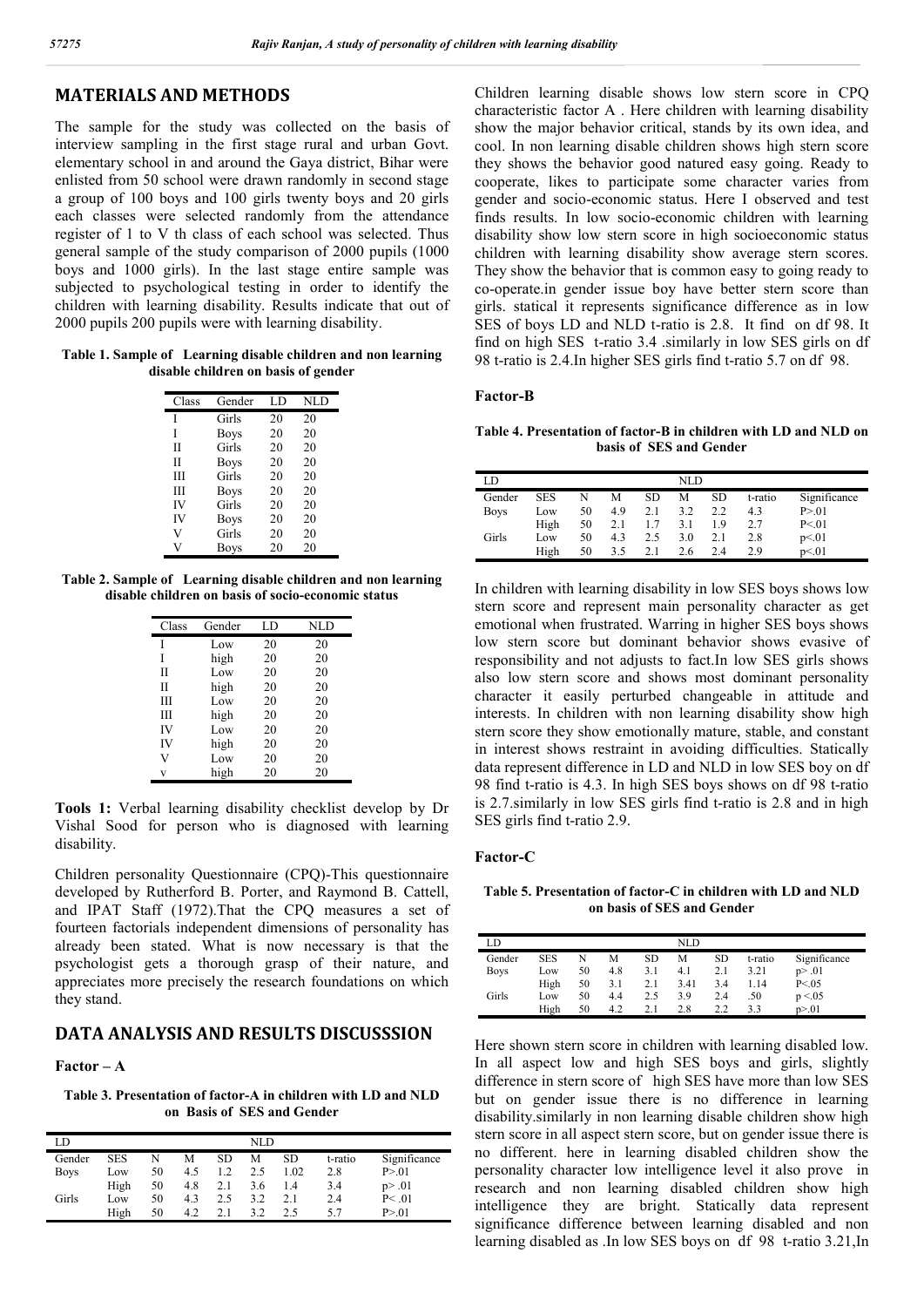high SES boys on df 98 find t-ratio 1.41.in low SES girls df 98 find t-ratio 0.05 and In high SES girls on df 98 find t-ratio 3.3

#### **Factor - D**

**Table 6. Presentation of factor-D in children with LD and NLD on basis of SES and Gender**

| LD          | NLD        |    |     |     |     |     |         |              |  |  |  |
|-------------|------------|----|-----|-----|-----|-----|---------|--------------|--|--|--|
| Gender      | <b>SES</b> | N  | М   | SD  | М   | SD. | t-ratio | Significance |  |  |  |
| <b>Boys</b> | Low        | 50 | 3.9 |     | 3.0 | 2.4 | 2.2     | P < 01       |  |  |  |
|             | High       | 50 | 4.9 | 3.1 | 3.1 | 2.2 | 3.5     | p > 01       |  |  |  |
| Girls       | Low        | 50 | 3.2 | 2.2 | 2.4 |     | 0.8     | P < .05      |  |  |  |
|             | High       | 50 | 2.4 |     | 3.2 | 2.0 | 4.4     | p > 01       |  |  |  |

Here stern score of learning disabled and non learning disabled children find behavior as In low SES boys & girls high stern score. They shows behaviors and personality character demanding impatient, attention , getting , showing off etc. but in non learning disabled children both higher and lower SES personality character, statically complecement , deliberate not easily jealous .In girls of both lower and higher SES shows most prominent personality behaviors is constant not restless. The statically data represent significance different between learning disabled and non learning disabled is on df 98 t-ratio is respectively following 2.25 , 3.5 , 0.8 ,and 4.4.

#### **Factor - E**

**Table 7. Presentation of factor-E in children with LD and NLD on basis of SES and Gender**

| LD          |            |    |     |     | NLD |      |         |              |
|-------------|------------|----|-----|-----|-----|------|---------|--------------|
| Gender      | <b>SES</b> | N  | М   | SD  | М   | SD   | t-ratio | Significance |
| <b>Boys</b> | Low        | 50 | 4.3 | 2.1 | 3.1 | 2.0  | 2.9     | P > 01       |
|             | High       | 50 | 2.7 | 1.2 | 2.1 | 1.44 | 2.4     | P < 01       |
| Girls       | Low        | 50 | 4.1 | 2.1 | 3.2 | 1.07 | 2.9     | P > 01       |
|             | High       | 50 | 29  | 2.3 | 2.4 | 1.02 | 1.6     | P < 0.05     |

Here boys and girls of low and high SES children with learning disability show low stern score . They show behavior submissive, dependent, considerate, and expressive easily upset. In non learning disabled children show average stern score. Show the personality character assertive, self assured, independent minded stern, hostel. Statically representation on significance different between learning disable and non learning disabled it find on df 98 t-ratio is 2.9 in low SES boy. in high SES boys t-ratio is 2.4 in low SES girls t-ratio is 2.9 and high SES girls t-ratio is 1.6.

#### **Factor – F**

**Table 7. Presentation of factor-F in children with LD and NLD on Basis of SES and Gender**

|             |            | LD |     |     | NLD  |      |         |              |
|-------------|------------|----|-----|-----|------|------|---------|--------------|
| Gender      | <b>SES</b> |    | М   | SD  | М    | SD   | t-ratio | Significance |
| <b>Boys</b> | Low        | 50 | 3.2 | 1.9 | 2.98 | 1.4  | 1.21    | P < 0.05     |
|             | High       | 50 | 4.2 | 2.1 | 3.1  | 2.44 | 2.5     | p<01         |
| Girls       | Low        | 50 | 3.4 | 2.4 | 3.00 |      | 3.4     | P > 0.05     |
|             | High       | 50 | 29  | 197 | 2.4  | 2.01 | l.81    | P < 0.05     |

Here in low SES boys  $\&$  girls with learning disabled show low stern score show the behavior submissiveness, dependent but in high SES show average stern score show behaviors pressive, independent minded admiration demanding. In non learning disabled children show average stern score all case high and low SES and gender. They show prominent behavior

independent minded unconventional, and rebellious. Statical representation shown significance difference between learning disabled and non learning disabled boys & girls on base of SES and gender. In low SES boys shows on df 98 t-ratio is 1.21,In high SES boys shows on df 98 ratio is 2.5,In low SES girls shows on df 98 ratio is 3.4 and in high SES girls shows on df 98 on t-ratio is 1.81.

#### **Factor - G**

**Table 8. Presentation of factor-G in children with LD and NLD on basis of SES and Gender**

|             |            | I D |     |     | NLD |     |         |              |  |
|-------------|------------|-----|-----|-----|-----|-----|---------|--------------|--|
| Gender      | <b>SES</b> | N   | M   |     | M   |     | t-ratio | Significance |  |
| <b>Boys</b> | Low        | 50  | 4.8 | 2.5 | 3.9 | 1.4 | 2.2     | P < 01       |  |
|             | High       | 50  | 2.7 | 1.5 | 3.4 | 2.1 | 1.9     | P < 0.05     |  |
| Girls       | Low        | 50  | 2.9 | 1.2 | 3.1 |     | 2.8     | p > 01       |  |
|             | High       | 50  | 3.2 | 2.1 | 4.6 | l.O | 14      | P < 0.05     |  |

Here show stern score of learning disabled is low of both SES and gender due to low stern score. They shows personality behaviors quitting, fickle, frivolous, self indulgent, undependent, but in case of non learning disability if show behavior, persevering, determined , responsible, emotionally, disciplined, consistent ordered and determined by sense of duty. Statical representation show significant between learning disabled and non learning disabled children as following In low SES boys shows on df 98 on t- ratio is 2.25, In high SES boys shows on df 98 t-ratio is 1.9.In low SES girls shows on df 98 t-ratio is 2.8 ,In high SES girls shows on df 98 t-ratio is 1.4.

#### **Factor - H**

**Table 9. Presentation of factor-H in children with LD and NLD on basis of SES and Gender**

| LD          | NLD        |    |     |     |     |     |         |              |  |  |  |
|-------------|------------|----|-----|-----|-----|-----|---------|--------------|--|--|--|
| Gender      | <b>SES</b> | N  | М   | SD  | М   | SD  | t-ratio | Significance |  |  |  |
| <b>Boys</b> | Low        | 50 | 3.2 | 2.7 | 2.6 | 1.2 |         | P < 0.05     |  |  |  |
|             | High       | 50 | 4.0 | 2.1 | 3.0 | 1.6 | 4.0     | p > 01       |  |  |  |
| Girls       | Low        | 50 | 4.3 | 2.1 | 3.2 | 1.4 | 3.1     | p > 01       |  |  |  |
|             | High       | 50 |     |     | 3.0 | 2.5 | 2.1     | p<01         |  |  |  |

Here is children with learning disability show low stern score in all aspect SES and gender only slightly varies stern score . Here prominent, personality , character and behavior show as shy, withdrawn , retiring in face of opposite sex emotionally, restricted interest. In non learning disabled children show average stern in all aspect SES and gender, they show the behavior adventurous, like meeting people, active, overt, interest in opposite sex responsive, friendly. Statical representation shows the different between learning disability and non learning disability show as respectively. In low SES boys find t-ratio on df 98 on 1.7.in high SES boys find t-ratio on df 98 on 4.0 In low SES girls find t-ratio on df 98 ,3.1 and in high SES girls find t-ratio on df 98 2.1,So all the difference is significance level.

#### **Factor – I**

**Table 10. Presentation of factor-I in children with LD and NLD on basis of SES and Gender**

| LD          | NLD        |    |     |     |     |     |         |              |  |  |  |
|-------------|------------|----|-----|-----|-----|-----|---------|--------------|--|--|--|
| Gender      | <b>SES</b> | N  | М   | SD. | М   | SD. | t-ratio | Significance |  |  |  |
| <b>Boys</b> | Low        | 50 | 2.1 | 1.3 | 2.4 | 1.2 | 5.0     | p > 01       |  |  |  |
|             | High       | 50 | 3.9 | 2.8 | 3.4 | 2.1 | 2.0     | P < 01       |  |  |  |
| Girls       | Low        | 50 | 4.2 | 2.1 | 3.6 | 19  | 3.8     | p > 01       |  |  |  |
|             | High       | 50 | 2.9 | 1.2 | 3.4 | 1.8 | 13      | P < 0.05     |  |  |  |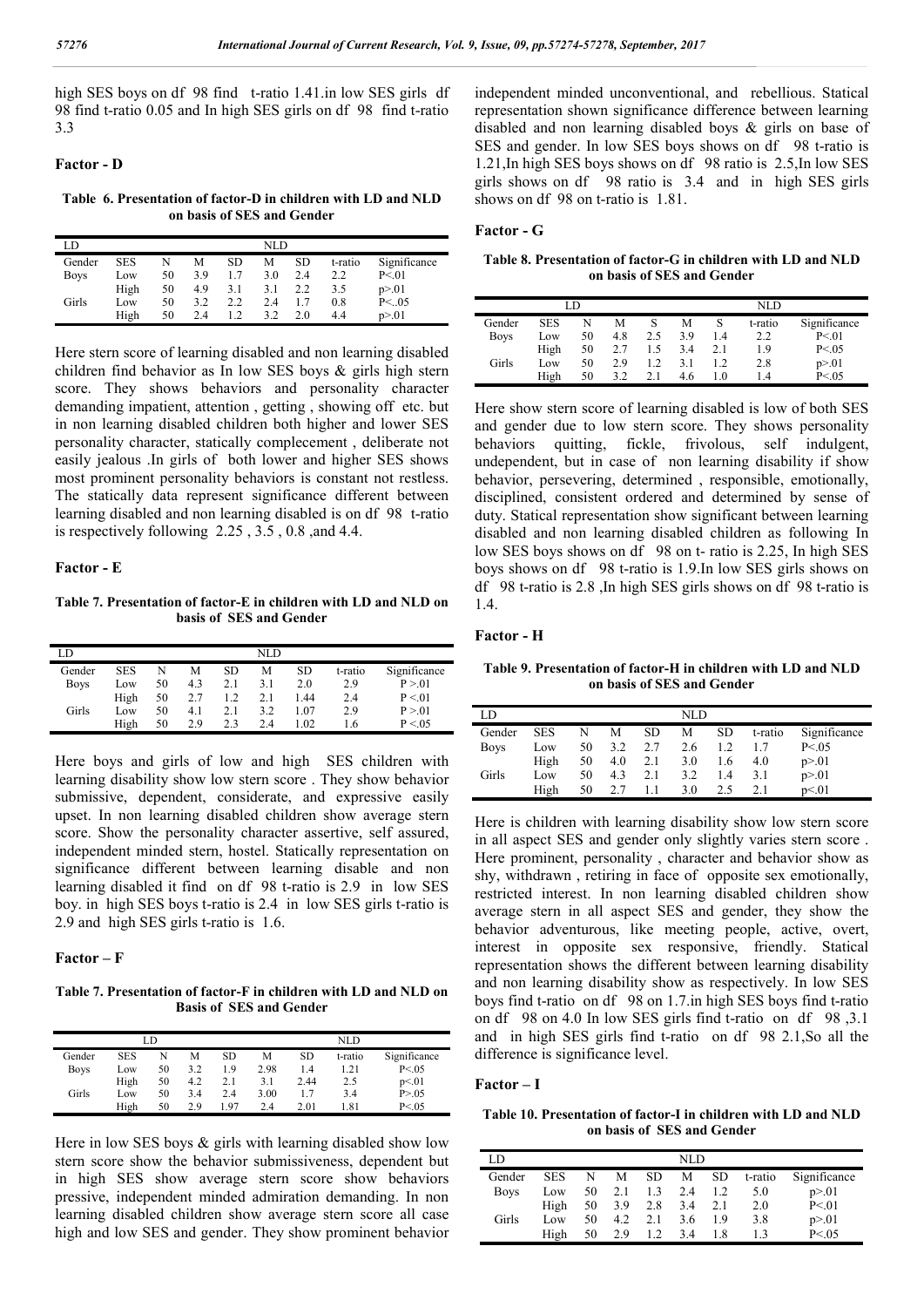Here in learning disabled children stern score is average in aspect SES and gender. They shown behaviors and personality character kindly, general, attention seeking help and sympathy is prominently. In case of non learning disable show low stern score. The show prominent behaviors self reliant, taking responsibility and action practical. The Significant difference between learning disabled children and non learning disabled as In low SES boy, high SES boy , Low SES girls and high SES girls find t-ratio on df 98 is respectively5.0,2.0,3.8 and 1.3.

#### **Factor – J**

**Table 11. Presentation of factor-J in children with LD and NLD on basis of SES and Gender**

| LD          | NLD        |    |     |     |     |     |         |              |  |  |
|-------------|------------|----|-----|-----|-----|-----|---------|--------------|--|--|
| Gender      | <b>SES</b> | N  | М   | SD  | М   | SD  | t-ratio | Significance |  |  |
| <b>Boys</b> | Low        | 50 | 4.2 | 2.5 | 3.5 | 2.1 | 1.55    | P < 0.05     |  |  |
|             | High       | 50 | 3.8 | 1.3 | 3.2 | 1.4 | 2.30    | p<01         |  |  |
| Girls       | Low        | 50 | 2.7 | 1.0 | 3.2 | 1.4 | 2.08    | P < 01       |  |  |
|             | High       | 50 | 4.2 | 2.8 | 3.4 |     | 177     | P < 0.05     |  |  |

Here in children with learning disability of low -high and boys -girls all show high stern score due to high stern score represent most prominent behaviors is act individual static guarded , wrapped , up in self fastidiously obstructive and neurasthenic ally fatigues. In non learning disabled children shown low stern score show personality behavior like attention, accept common standards. Here difference between learning disabled and non disabled in significant. Statically data represent t-ratio for measurement of significance level of difference as shown below in low SES of boy, girls, high SES boys and girls respectively on df 98, 1.55, 2.30, 2.08 and 1.77.

#### **Factor - N**

**Table 12. Presentation of factor-N in children with LD and NLD on basis of SES and Gender**

| LD          | NLD        |    |     |     |     |           |         |              |  |
|-------------|------------|----|-----|-----|-----|-----------|---------|--------------|--|
| Gender      | <b>SES</b> | N  | M   | SD  | М   | <b>SD</b> | t-ratio | Significance |  |
| <b>Boys</b> | Low        | 50 | 4.2 | 2.3 | 3.4 |           | 2.0     | P < 01       |  |
|             | High       | 50 | 3.5 | 1.3 | 2.5 | 2.6       | 2.5     | p<01         |  |
| Girls       | Low        | 50 | 4.3 | 2.1 | 3.4 | 1.8       | 2.3     | p<01         |  |
|             | High       | 50 | 3.1 |     | 2.5 | 1.6       | 1.87    | P < 0.05     |  |

Here in learning disability stern score is low in aspect of SES and gender due to stern score show behavior socially glumly, injudicious mind, spontaneous, lack self insight has blind trust human nature. In case of non learning disability show high stern score due to high stern score shown behaviors polished, socially aware, has exact, calculating mind, emotionally defaced and disciplined. Statically Data show significant different between learning disabled and Non learning disabled children on SES and gender is respectively here find t-ratio on df 98 is 2.0, 2.5, 2.3 and 1.87

#### **Factor – O**

**Table 12. Presentation of factor-O in children with LD and NLD on basis of SES and Gender**

| LD          |            |    |     |     | NLD |     |         |              |
|-------------|------------|----|-----|-----|-----|-----|---------|--------------|
| Gender      | <b>SES</b> | N  | М   | SD  | М   | SD  | t-ratio | Significance |
| <b>Boys</b> | Low        | 50 | 3.3 | 1.9 | 4.2 |     | 2.6     | p<01         |
|             | High       | 50 | 2.5 | 1.7 | 3.1 | 2.3 | 1.5     | p < 0.05     |
| Girls       | Low        | 50 | 2.8 | 17  | 3.4 | 2.1 | 1.7     | p<0.05       |
|             | High       | 50 | 31  | 21  | 2.1 |     | 2.4     | p<01         |

Here in learning disabled children shown average stern score in both aspect SES and gender. They most prominent behavior is depressed tendency and insecure and worrying. In children with non disability show the high stern score. They behavior strong serest obligation, sensitive to people arrival and disapproval. In statically data represent significant difference between learning disabled and non learning disabled children. Statically Data show significant different between learning disabled and Non learning disabled. Here find t-ratio on df 98 is respectively 2.6, 1.5, 1.7 and 2.4.

#### **Factor - Q3**

**Table 14. Presentation of factor - Q3 in children with LD and NLD on basis of SES and Gender**

| LD          |            |    |     |     | NLD |     |         |              |
|-------------|------------|----|-----|-----|-----|-----|---------|--------------|
| Gender      | <b>SES</b> | N  | М   | SD  | М   | SD  | t-ratio | Significance |
| <b>Boys</b> | Low        | 50 | 4.2 | 1.5 | 3.4 | 1.3 | 2.96    | p > 01       |
|             | High       | 50 | 2.5 | 1.7 | 3.1 | 2.1 | 1.62    | P < 0.05     |
| Girls       | Low        | 50 | 4.5 | 2.7 | 3.7 | 2.3 | 1.63    | P < 0.05     |
|             | High       | 50 | 3.2 |     | 2.8 | 1.8 | .21     | P < 0.05     |

Here in learning disabled children show average stern score aspect of low and high SES and gender issue. Most prominent behavior in uncontrolled and careless of social rules and compulsive. In non learning disabled children show high stern score. Here show behaviors controlled exacting will power, socially precise. Statically Data show significant different between learning disabled and Non learning disabled. Here find t-ratio on df 98 is respectively 2.96, 1.62, 1.63 and 1.21.

#### **Factor - Q4**

**Table 15. Presentation of factor-Q4 in children with LD and NLD on basis of SES and Gender**

| LD          |      |    |     |     | NLD |           |         |              |  |
|-------------|------|----|-----|-----|-----|-----------|---------|--------------|--|
| Gender      | SES  | N  | M   | SD  | М   | <b>SD</b> | t-ratio | Significance |  |
| <b>Boys</b> | Low  | 50 | 3.9 | 1.7 | 3.1 | 1.8       | 2.4     | p<01         |  |
|             | High | 50 | 4.7 | 2.4 | 3.8 | 2.4       | 2.7     | p > 01       |  |
| Girls       | Low  | 50 | 3.9 | 2.1 | 3.1 | 19        | 2.0     | p<01         |  |
|             | High | 50 | 2.8 | 1.2 | 2.1 | .8        | 2.3     | p<01         |  |

Here show test reports children with learning disability high stern score due to high stern score show following behavior. Tense, frustrated, driven, in case of Non learning disabled children stern score in low. It show behavior relaxed, torpid and composed. Statically representation show different in personality of learning disabled and non learning disabled children. on df 98 t-ratio is respectively is 2.4,2.7,2.0,and  $2.3$ 

#### **Conclusion**

- I find personality character of Learning disabled children are rigid, distrustful, objective, cool , and critical.
- The children with learning disability have low intelligence level, low mental ability, unable to handle abstract problem.
- They are low emotional strength, worrying, attention seeking, destructible, slow, in communication, submission, dependent, disregard, obligations etc.
- Learning disabled children show behavior relaxed, torpid and composed Most prominent behavior in uncontrolled and careless of social rules and